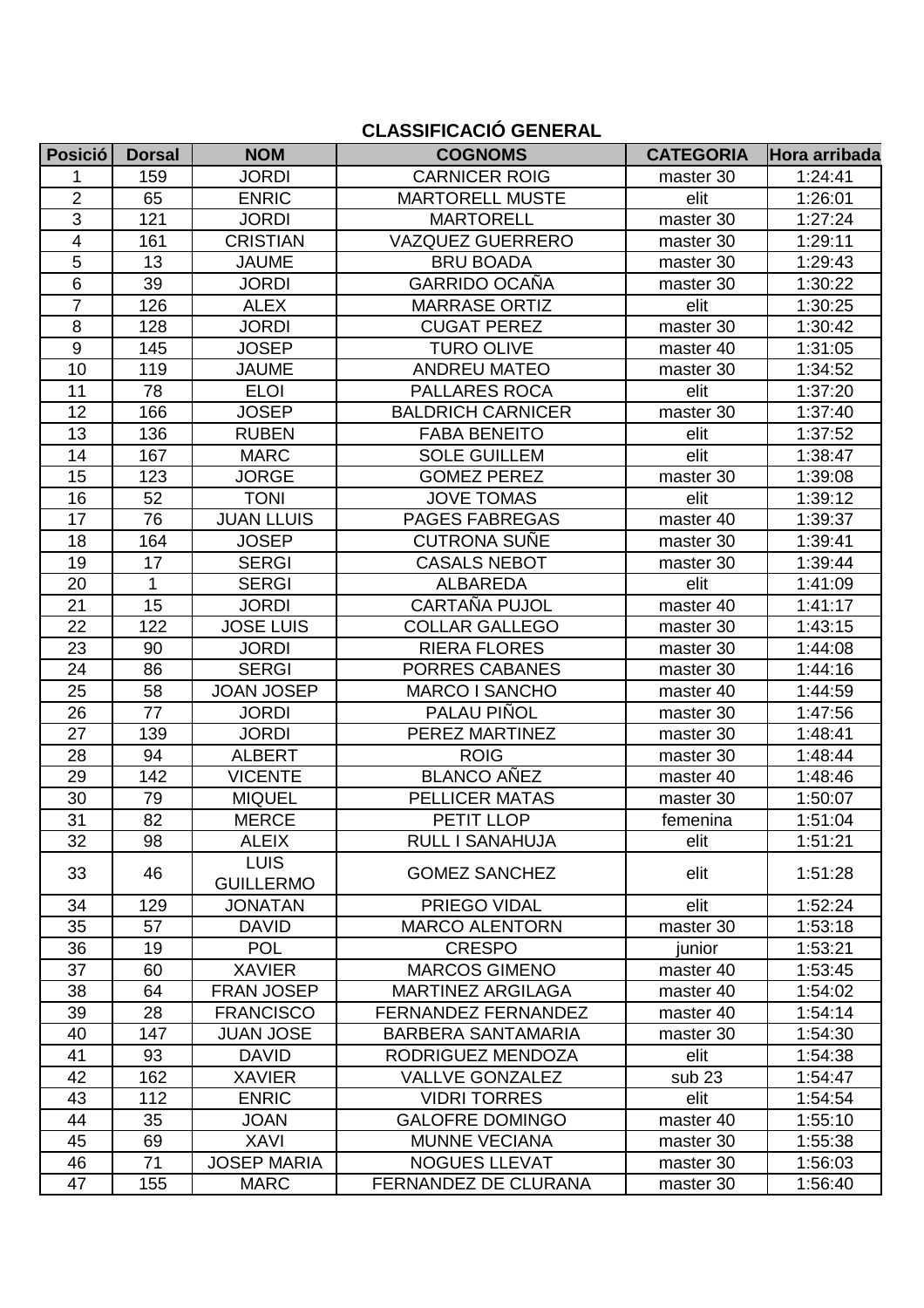| 48       | 163            | <b>DAVID</b>                 | <b>CARCELES ALEMAN</b>               | master 30              | 1:56:47            |
|----------|----------------|------------------------------|--------------------------------------|------------------------|--------------------|
| 49       | 149            | <b>JOAQUIN</b>               | <b>ANGLES RAMON</b>                  | master 40              | 1:56:49            |
| 50       | 51             | <b>GERARD</b>                | <b>JOVE SENDRA</b>                   | master 30              | 1:57:28            |
| 51       | 138            | <b>ROBERT</b>                | <b>HYLTON MADGE</b>                  | master 50              | 1:57:54            |
| 52       | $\mathfrak{S}$ | <b>JORDI</b>                 | <b>AMARE CID</b>                     | elit                   | 1:58:48            |
| 53       | 14             | <b>SALVADOR</b>              | <b>CANELA BALSEBRE</b>               | master 30              | 1:59:05            |
| 54       | 160            | <b>JUAN JOSE</b>             | <b>RODRIGUEZ MAICAS</b>              | master 50              | 1:59:08            |
| 55       | 171            | <b>BALTASAR</b>              | <b>SANCHEZ ALONSO</b>                | master 40              | 2:00:51            |
| 56       | 47             | <b>JORDI</b>                 | <b>GRAU ROMAN</b>                    | master 40              | 2:00:54            |
| 57       | 20             | <b>JUAN PERE</b>             | <b>CRESPO SORIA</b>                  | master 40              | 2:01:11            |
| 58       | 31             | <b>FRANCESC</b>              | <b>FERRANDO ROSARIO</b>              | master 30              | 2:01:16            |
| 59       | 53             | <b>JOAN</b>                  | <b>LEIVA CABUS</b>                   | master 30              | 2:01:59            |
|          |                | <b>FRANCESC</b>              |                                      |                        |                    |
| 60       | 133            | <b>MARCOS</b>                | <b>TORONDEL SANCHEZ</b>              | master 30              | 2:02:01            |
| 61       | 97             | <b>ANDRES</b>                | <b>RUIZ ASEN</b>                     | master 30              | 2:02:16            |
| 62       | 72             | <b>DIEGO IVAN</b>            | <b>OCAMPO LOIZA</b>                  | master 30              | 2:02:19            |
| 63       | 27             | <b>OSCAR</b>                 | <b>FERNANDEZ AZABAL</b>              | junior                 | 2:02:21            |
| 64       | 148            | <b>JOSEP</b>                 | <b>LOZANO</b>                        | master 30              | 2:03:09            |
| 65       | 11             | <b>ORIOL</b>                 | <b>BONET GUIOT</b>                   | junior                 | 2:03:18            |
| 66       | 59             | <b>DARIO</b>                 | <b>MARCOS BOVE</b>                   | master 40              | 2:03:27            |
| 67       | 124            | <b>JOAQUIN</b>               | PERERA CUMATS                        | master 50              | 2:03:35            |
| 68       | 111            | <b>JAVIER</b>                | <b>VELASCO TENOR</b>                 | elit                   | 2:04:02            |
| 69       | 170            | <b>JOSEP</b>                 | <b>FIGUEROLA CANALS</b>              | master 50              | 2:04:26            |
| 70       | 102            | <b>ROGER</b>                 | <b>SEGARRA SANAHUJA</b>              | elit                   | 2:04:40            |
| 71       | 132            | <b>ROMAN</b>                 | <b>IGLESIAS VERNET</b>               | elit                   | 2:05:30            |
| 72       | 107            | <b>IVAN</b>                  | <b>TARRAGONA FERNANDEZ</b>           | elit                   | 2:06:19            |
| 73       | 91             | <b>ALEIX</b>                 | ROCA ANGLES                          | master 40              | 2:07:42            |
| 74       | 75             | <b>LLUIS</b>                 | <b>ORTIZ MORENO</b>                  | master 30              | 2:07:46            |
| 75       | 103            | <b>MARC</b>                  | <b>SEGU DOMINGO</b>                  | elit                   | 2:08:28            |
| 76       | 153            | <b>JAVIER</b>                | PARDO BARANDALLA                     | master 30              | 2:08:32            |
| 77       | 104            | <b>JULIO</b>                 | <b>SEOANNE NIEVES</b>                | master 30              | 2:08:35            |
| 78       | 32             | <b>JOAN</b>                  | <b>FERREIRO VERCHER</b>              | master 30              | 2:10:09            |
| 79       | 63             | <b>JUAN ANTONIO</b>          | <b>MARTINEZ</b>                      | master 30              | 2:10:17            |
| 80       | 92             | <b>ALBERTO</b>               | RODRIGUEZ MENDOZA                    | master 40              | 2:10:33            |
| 81       | 127            | <b>ABEL</b>                  | <b>MONTERO SERRANO</b>               | master 50              | 2:10:49            |
| 82       | 135            | <b>FRANCESC</b>              | <b>HERNANDEZ ROSELL</b>              | master 40              | 2:11:19            |
| 83       | 141            | <b>JOAQUIN</b>               | <b>GARCIA SOLANO</b>                 | master 30              | 2:11:42            |
| 84       | 37             | <b>JOSEP</b>                 | <b>GARCIA SANCHEZ</b>                | master 40              | 2:12:44            |
| 85       | 38             | <b>GERARD</b>                | <b>GARICA PUIGPELAT</b>              | elit                   | 2:13:26            |
| 86       | 100            | <b>VICTOR</b>                | SANABRIA FERNANDEZ                   | master 40              | 2:13:40            |
| 87       | 115            | <b>PERE</b>                  | <b>VILALTA MASDEU</b>                | master 40              | 2:13:55            |
| 88       | 96             | <b>JOAN</b>                  | <b>ROSELL RODRIGUEZ</b>              | master 50              | 2:14:50            |
| 89       | 41             | <b>DAVID</b>                 | <b>GIL FERNANDEZ</b>                 | master 30              | 2:16:53            |
| 90       | 152            | <b>ANTONIO</b>               | <b>JIMENEZ MORALES</b>               | master 50              | 2:17:31            |
| 91       | 16             | <b>RAUL</b>                  | <b>CASADO PEREZ</b>                  | sub <sub>23</sub>      | 2:17:41            |
| 92       |                |                              |                                      | master 30              | 2:17:51            |
|          | 88             | <b>JOSE DIEGO</b>            | <b>RAMOS FERNANDEZ</b>               |                        |                    |
| 93       | 18             | <b>ENRIC</b>                 | <b>COMPTE LLUSA</b>                  | master 40              | 2:18:38            |
| 94       | 114            | <b>JOAN</b>                  | <b>VILADES SANCHEZ</b>               | master 30              | 2:19:19            |
| 95<br>96 | 10<br>116      | <b>JAUME</b><br><b>MARIO</b> | <b>BENAVENT RUIZ</b><br><b>VIVES</b> | master 30<br>master 40 | 2:19:21<br>2:19:44 |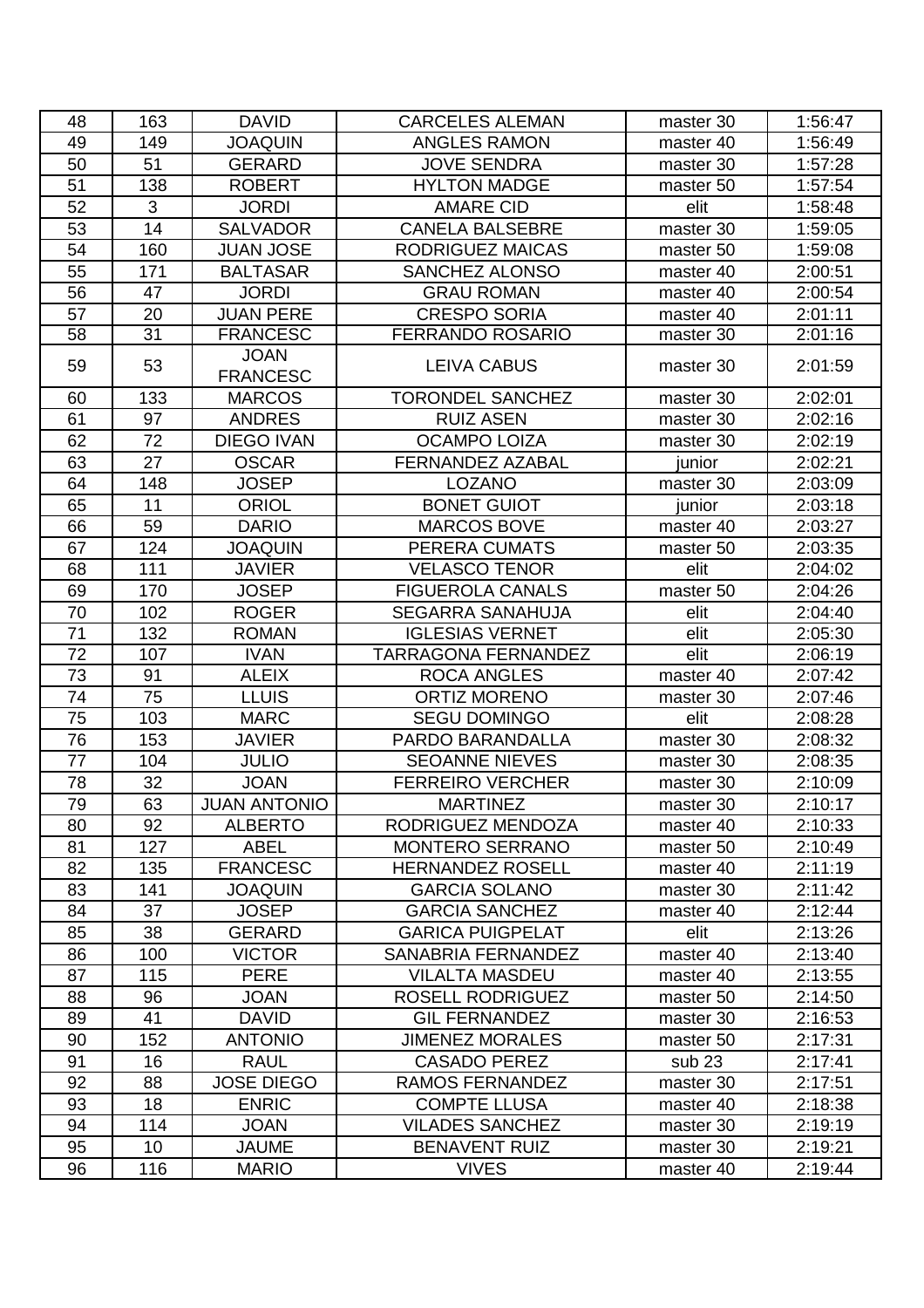| 97  | 56             | <b>LUIS</b>        | <b>MANGRANE FERRANDO</b>  | master 30 | 2:20:36 |
|-----|----------------|--------------------|---------------------------|-----------|---------|
| 98  | 73             | <b>JORDI</b>       | <b>OLIVA ORRIT</b>        | elit      | 2:20:53 |
| 99  | 26             | <b>ABEL</b>        | FERNANDEZ ALSINA          | master 40 | 2:21:01 |
| 100 | 33             | <b>DANIEL</b>      | <b>FIGUEROLA ESTRADA</b>  | master 30 | 2:21:33 |
| 101 | 140            | <b>DAVID</b>       | <b>RAMON MAIDEU</b>       | master 30 | 2:21:56 |
| 102 | 42             | <b>LLUIS</b>       | <b>GIL SOLE</b>           | master 30 | 2:21:59 |
| 103 | 74             | <b>RAFAEL</b>      | <b>ORELLANA LOIZA</b>     | master 30 | 2:22:06 |
| 104 | 118            | <b>JAVIER</b>      | <b>GONZALEZ</b>           | master 40 | 2:23:25 |
| 105 | 106            | <b>XAVI</b>        | SOTO SALGADO              | master 30 | 2:24:54 |
| 106 | 68             | <b>GABRIEL</b>     | <b>MORELL GIMENEZ</b>     | master 40 | 2:24:57 |
| 107 | 25             | <b>JOAN PERE</b>   | <b>ESCODA MARCO</b>       | master 40 | 2:25:16 |
| 108 | $\overline{7}$ | <b>JAUME</b>       | <b>ARTIOL FERRO</b>       | master 30 | 2:26:20 |
| 109 | 44             | <b>NACHO</b>       | <b>GIRALT EROLES</b>      | elit      | 2:26:44 |
| 110 | 158            | <b>GENIS</b>       | <b>TERRICABRAS MARTI</b>  | elit      | 2:26:47 |
| 111 | 151            | <b>BENJAMIN</b>    | <b>REQUENA MARTINEZ</b>   | master 30 | 2:27:08 |
| 112 | 40             | <b>XAVIER</b>      | <b>GARRIDO VILLALBA</b>   | master 40 | 2:27:13 |
| 113 | 125            | <b>MARC</b>        | <b>MOIX BARENYS</b>       | junior    | 2:27:44 |
| 114 | 21             | <b>LLUIS</b>       | DALMAU VELEZ              | master 30 | 2:27:54 |
| 115 | 157            | <b>JOSEP</b>       | <b>TERRICABRAS GIBERT</b> | master 50 | 2:29:23 |
| 116 | 81             | <b>MARIO</b>       | PERIS BERNABEU            | master 40 | 2:29:26 |
| 117 | 131            | <b>EDUARD</b>      | <b>SABATE PASCUAL</b>     | junior    | 2:31:15 |
| 118 | 50             | <b>ROGER</b>       | <b>JOFRE FERNANDEZ</b>    | elit      | 2:33:02 |
| 119 | 8              | <b>MANUEL</b>      | <b>BARRIGA SANCHEZ</b>    | master 30 | 2:33:05 |
| 120 | 169            | JOSEP M.           | <b>GONZALEZ LOSA</b>      | master 40 | 2:33:07 |
| 121 | 29             | <b>FRANCISCO</b>   | <b>FERNANDEZ JUSTICIA</b> | master 30 | 2:33:53 |
| 122 | 12             | <b>XAVIER</b>      | <b>BORRELL RABASCALL</b>  | master 40 | 2:33:55 |
| 123 | 143            | <b>JOAN PERE</b>   | <b>GONZALEZ</b>           | master 30 | 2:35:26 |
| 124 | 30             | <b>ROGER</b>       | <b>FERRAN</b>             | master 30 | 2:35:50 |
| 125 | 134            | <b>LLUIS</b>       | <b>ORELLANA SIERRA</b>    | master 30 | 2:36:16 |
| 126 | $\overline{2}$ | <b>JOSE</b>        | <b>ALVAREZ CAMARA</b>     | master 40 | 2:37:37 |
| 127 | 34             | <b>MIGUEL</b>      | <b>FREIJO PIÑERO</b>      | master 30 | 2:37:48 |
| 128 | 85             | <b>JAIME</b>       | <b>PONCE MESA</b>         | master 30 | 2:37:51 |
| 129 | 62             | <b>LORENZO</b>     | <b>MARTIN CARRASCO</b>    | master 30 | 2:37:57 |
| 130 | 165            | <b>XAVIER</b>      | <b>ARCE MARTINEZ</b>      | promesa   | 2:38:42 |
| 131 | 99             | <b>JOAN MARC</b>   | <b>SALOMON BRULL</b>      | master 40 | 2:40:02 |
| 132 | 137            | <b>JORGE</b>       | <b>SILVA OLIVELLA</b>     | master 30 | 2:40:22 |
| 133 | 36             | <b>CARLOS</b>      | <b>GARCIA LOPEZ</b>       | elit      | 2:40:25 |
| 134 | 55             | <b>ANTER</b>       | <b>MACIA PEDROL</b>       | elit      | 2:41:25 |
| 135 | 66             | <b>JOSEP</b>       | <b>MOLA PUJOL</b>         | elit      | 2:41:29 |
| 136 | 54             | <b>ALBERT</b>      | <b>LLORT SUGRANYES</b>    | master 30 | 2:41:43 |
| 137 | 154            | <b>TONI</b>        | <b>CALLEJAS GARCIA</b>    | elit      | 2:41:58 |
| 138 | 48             | <b>ELISABETH</b>   | <b>HUGUET MARIN</b>       | femenina  | 2:43:32 |
| 139 | 83             | <b>JORDI</b>       | PIJOAN PARELLADA          | elit      | 2:43:36 |
| 140 | 173            | <b>ANTONIO</b>     | <b>PONT MATA</b>          | master 50 | 2:45:48 |
| 141 | 150            | <b>JOSEP ANTON</b> | <b>IBAÑEZ PARRA</b>       | master 30 | 2:46:29 |
| 142 | 113            | <b>JAIME</b>       | <b>VIEITES NIEVES</b>     | master 40 | 2:46:34 |
| 143 | 70             | <b>MARC</b>        | MUÑOZ MARTI               | master 30 | 2:47:50 |
| 144 | 22             | <b>TOMAS</b>       | DE LA CRUZ VAZQUEZ        | master 30 | 2:48:04 |
| 145 | 105            | <b>JULIO</b>       | <b>SOLA CASTILLO</b>      | master 30 | 2:49:12 |
| 146 | 120            | <b>MANUEL</b>      | PEREIRA TRUJILLO          | elit      | 2:49:15 |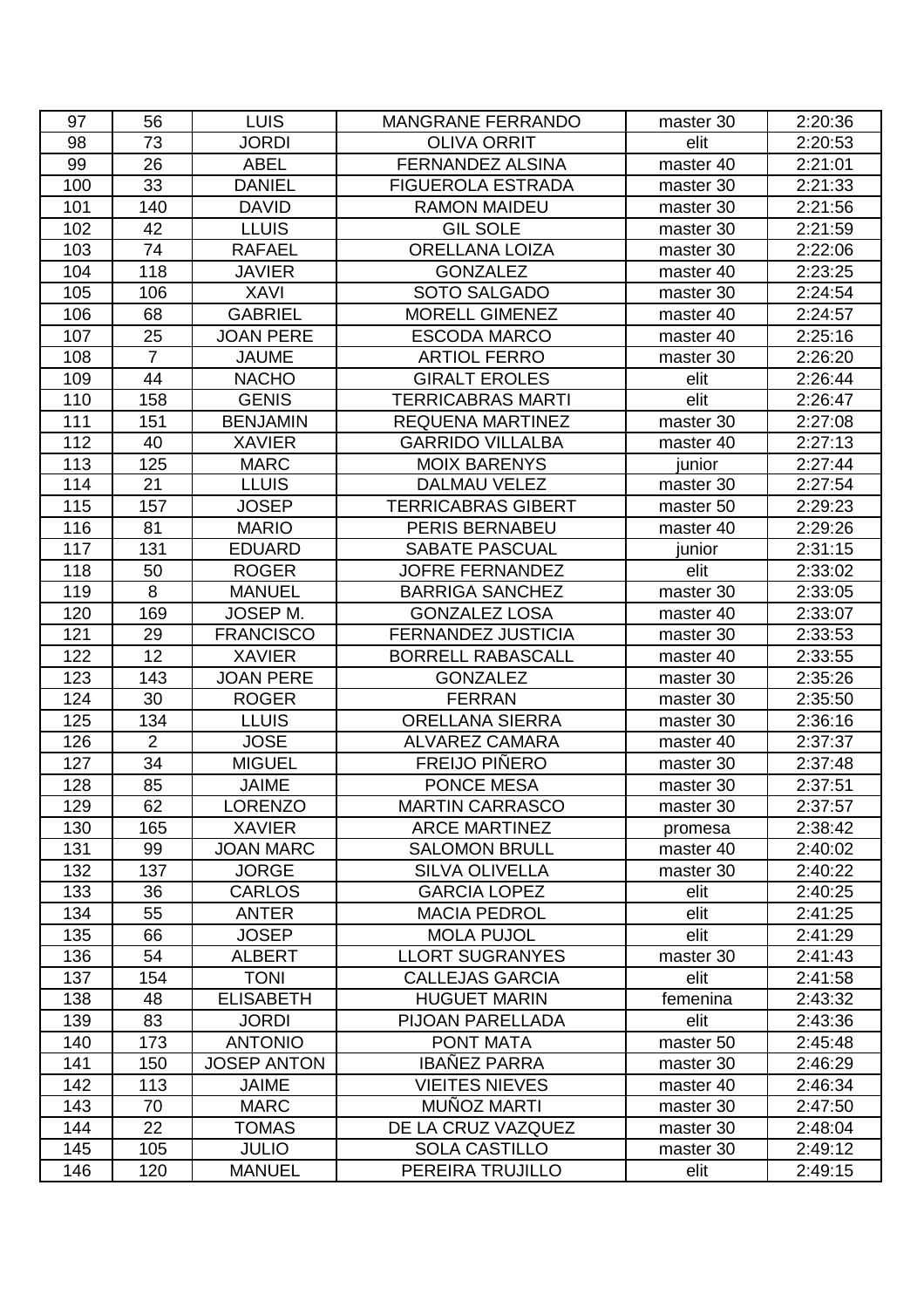| 147 | 130 | <b>ISIDRO</b>       | <b>LOPEZ BALLESTER</b>        | elit      | 2:57:02        |
|-----|-----|---------------------|-------------------------------|-----------|----------------|
| 148 | 43  | <b>DANIEL</b>       | <b>GILI FERRE</b>             | master 30 | 2:58:19        |
| 149 | 9   | <b>PERE</b>         | <b>BATALLA VILA</b>           | master 30 | 2:58:22        |
| 150 | 61  | <b>ANTONIO</b>      | <b>MARTIN BERNARDO</b>        | master 40 | 2:59:48        |
| 151 | 108 | <b>JOSEP</b>        | <b>TORRENTS MANJON-CABEZA</b> | master 30 | 2:59:51        |
| 152 | 172 | <b>MERITXELL</b>    | <b>VIVES TORRENTS</b>         | femenina  | 3:00:41        |
| 153 | 87  | <b>ANTONIO</b>      | <b>POVEDA</b>                 | master 40 | 3:03:18        |
| 154 | 144 | <b>CARLES</b>       | <b>PRATS ROCA</b>             | elit      | 3:03:30        |
| 155 | 146 | <b>TONI</b>         | <b>FIGUERAS GARRETA</b>       | promesa   | 3:05:59        |
| 156 | 5   | <b>MIGUEL</b>       | <b>ARNALDO GARCIA</b>         | master 40 | 3:06:12        |
| 157 | 6   | <b>MIGUEL</b>       | <b>ARNALDO HORTS</b>          | junior    | 3:07:33        |
| 158 | 45  | <b>LLUIS</b>        | <b>GISPERT CEBRIAN</b>        | master 40 | 3:08:51        |
| 159 | 110 | <b>JOAN</b>         | <b>VELASCO MORROS</b>         | master 40 | 3:15:06        |
| 160 | 101 | <b>MIQUEL ANGEL</b> | <b>SANS RIBASX4</b>           | master 40 | 3:15:12        |
|     | 109 | <b>JOSE MANUEL</b>  | TORRES CASILLA                | elit      | <b>RETIRAT</b> |
|     | 67  | <b>MIGUEL</b>       | <b>MONTES NAVARRO</b>         | master 30 | <b>RETIRAT</b> |
|     | 80  | <b>JOAN MARIA</b>   | PERERA QUINTANA               | master 30 | <b>RETIRAT</b> |
|     | 168 | <b>SAMUEL</b>       | <b>SOLER GANGONELLS</b>       | master 50 | <b>RETIRAT</b> |

# **CLASSIFICACIÓ ÈLIT**

| <b>Posició</b>  | <b>Dorsal</b> | <b>NOM</b>                      | <b>COGNOMS</b>             | <b>CATEGORIA</b> | Hora arribada |
|-----------------|---------------|---------------------------------|----------------------------|------------------|---------------|
| 1               | 65            | <b>ENRIC</b>                    | <b>MARTORELL MUSTE</b>     | elit             | 1:26:01       |
| $\overline{2}$  | 126           | <b>ALEX</b>                     | <b>MARRASE ORTIZ</b>       | elit             | 1:30:25       |
| 3               | 78            | <b>ELOI</b>                     | <b>PALLARES ROCA</b>       | elit             | 1:37:20       |
| 4               | 136           | <b>RUBEN</b>                    | <b>FABA BENEITO</b>        | elit             | 1:37:52       |
| 5               | 167           | <b>MARC</b>                     | <b>SOLE GUILLEM</b>        | elit             | 1:38:47       |
| $6\phantom{1}6$ | 52            | <b>TONI</b>                     | <b>JOVE TOMAS</b>          | elit             | 1:39:12       |
| $\overline{7}$  | 1             | <b>SERGI</b>                    | <b>ALBAREDA</b>            | elit             | 1:41:09       |
| 8               | 98            | <b>ALEIX</b>                    | <b>RULL I SANAHUJA</b>     | elit             | 1:51:21       |
| 9               | 46            | <b>LUIS</b><br><b>GUILLERMO</b> | <b>GOMEZ SANCHEZ</b>       | elit             | 1:51:28       |
| 10              | 129           | <b>JONATAN</b>                  | PRIEGO VIDAL               | elit             | 1:52:24       |
| 11              | 93            | <b>DAVID</b>                    | RODRIGUEZ MENDOZA          | elit             | 1:54:38       |
| 12              | 112           | <b>ENRIC</b>                    | <b>VIDRI TORRES</b>        | elit             | 1:54:54       |
| 13              | 3             | <b>JORDI</b>                    | <b>AMARE CID</b>           | elit             | 1:58:48       |
| 14              | 111           | <b>JAVIER</b>                   | <b>VELASCO TENOR</b>       | elit             | 2:04:02       |
| 15              | 102           | <b>ROGER</b>                    | <b>SEGARRA SANAHUJA</b>    | elit             | 2:04:40       |
| 16              | 132           | <b>ROMAN</b>                    | <b>IGLESIAS VERNET</b>     | elit             | 2:05:30       |
| 17              | 107           | <b>IVAN</b>                     | <b>TARRAGONA FERNANDEZ</b> | elit             | 2:06:19       |
| 18              | 103           | <b>MARC</b>                     | <b>SEGU DOMINGO</b>        | elit             | 2:08:28       |
| 19              | 38            | <b>GERARD</b>                   | <b>GARICA PUIGPELAT</b>    | elit             | 2:13:26       |
| 20              | 73            | <b>JORDI</b>                    | <b>OLIVA ORRIT</b>         | elit             | 2:20:53       |
| 21              | 44            | <b>NACHO</b>                    | <b>GIRALT EROLES</b>       | elit             | 2:26:44       |
| 22              | 158           | <b>GENIS</b>                    | <b>TERRICABRAS MARTI</b>   | elit             | 2:26:47       |
| 23              | 50            | <b>ROGER</b>                    | <b>JOFRE FERNANDEZ</b>     | elit             | 2:33:02       |
| 24              | 36            | <b>CARLOS</b>                   | <b>GARCIA LOPEZ</b>        | elit             | 2:40:25       |
| 25              | 55            | <b>ANTER</b>                    | <b>MACIA PEDROL</b>        | elit             | 2:41:25       |
| 26              | 66            | <b>JOSEP</b>                    | <b>MOLA PUJOL</b>          | elit             | 2:41:29       |
| 27              | 154           | <b>TONI</b>                     | <b>CALLEJAS GARCIA</b>     | elit             | 2:41:58       |
| 28              | 83            | <b>JORDI</b>                    | PIJOAN PARELLADA           | elit             | 2:43:36       |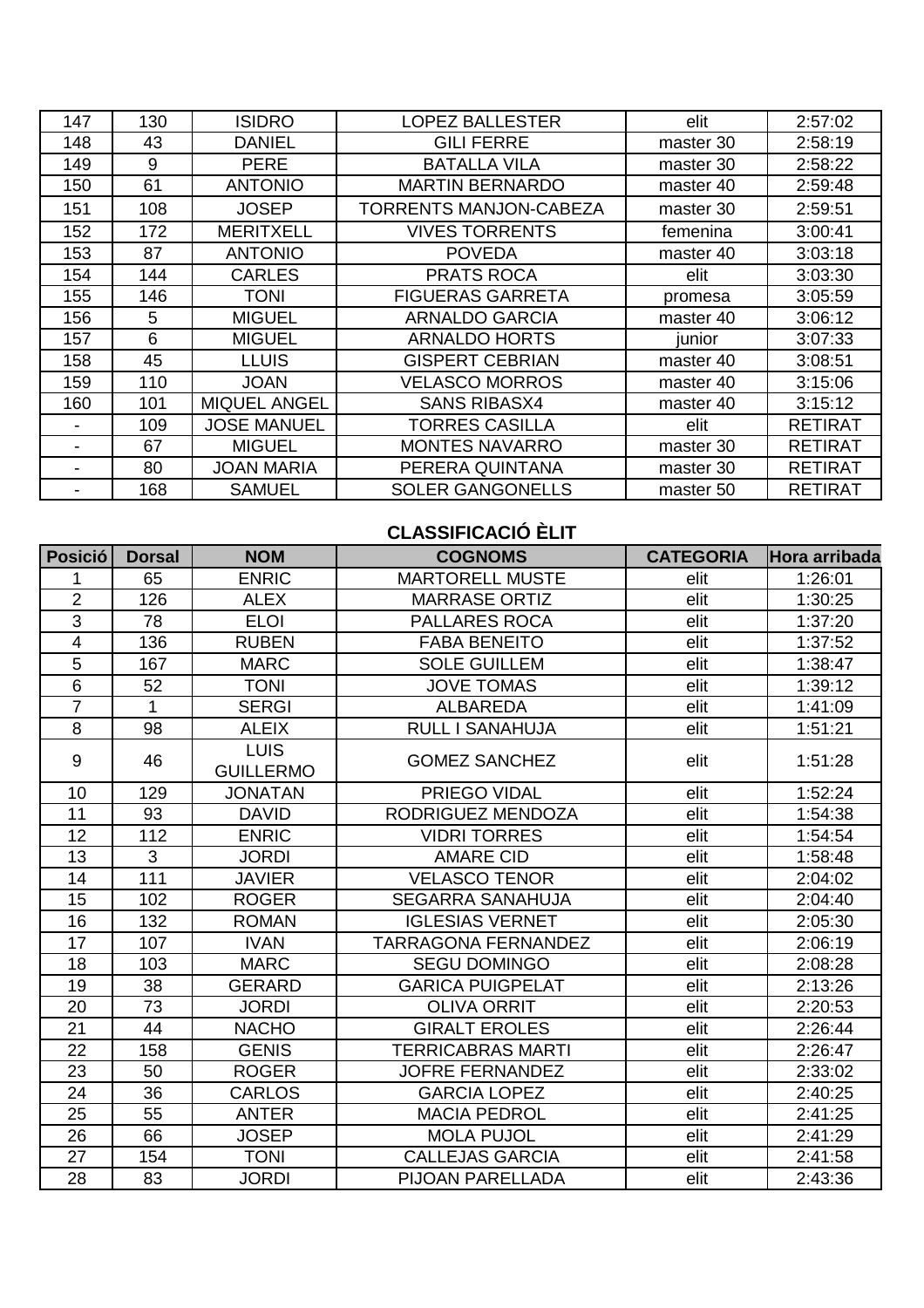| 29 | 120 | <b>MANUEL</b>      | PEREIRA TRUJILLO      | elit | 2:49:15        |
|----|-----|--------------------|-----------------------|------|----------------|
| 30 | 130 | <b>ISIDRO</b>      | LOPEZ BALLESTER       | elit | 2:57:02        |
| 21 | 144 | CARLES             | <b>PRATS ROCA</b>     | elit | 3:03:30        |
| -  | 109 | <b>JOSE MANUEL</b> | <b>TORRES CASILLA</b> | elit | <b>RETIRAT</b> |

#### **CLASSIFICACIÓ FEMENINA**

| Dorsal | <b>NOM</b>       | <b>COGNOMS</b>      | <b>CATEGORIA</b> | <b>Hora arribada</b> |
|--------|------------------|---------------------|------------------|----------------------|
| 82     | <b>MERCE</b>     | PETIT I LOP         | temenina         | 1:51:04              |
| 48     | <b>ELISABETH</b> | <b>HUGUET MARIN</b> | temenina         | 2:43:32              |
| 172    | <b>MERITXELL</b> | VIVES TORRENTS      | temenina         | 3:00:41              |

# **CLASSIFICACIÓ JUNIOR**

| <b>Dorsal</b> | <b>NOM</b>    | <b>COGNOMS</b>        | <b>CATEGORIA</b> | <b>Hora arribada</b> |
|---------------|---------------|-----------------------|------------------|----------------------|
| 19            | <b>POL</b>    | <b>CRESPO</b>         | iunior           | 1:53:21              |
| 27            | <b>OSCAR</b>  | FERNANDEZ AZABAL      | iunior           | 2:02:21              |
|               | <b>ORIOL</b>  | <b>BONET GUIOT</b>    | junior           | 2:03:18              |
| 125           | <b>MARC</b>   | <b>MOIX BARENYS</b>   | junior           | 2:27:44              |
| 131           | <b>EDUARD</b> | <b>SABATE PASCUAL</b> | iunior           | 2:31:15              |
| 6             | <b>MIGUEL</b> | <b>ARNALDO HORTS</b>  | iunior           | 3:07:33              |

# **CLASSIFICACIÓ MASTER 30**

|                | <b>Dorsal</b> | <b>NOM</b>                  | <b>COGNOMS</b>              | <b>CATEGORIA</b> | Hora arribada |
|----------------|---------------|-----------------------------|-----------------------------|------------------|---------------|
| 1              | 159           | <b>JORDI</b>                | <b>CARNICER ROIG</b>        | master 30        | 1:24:41       |
| $\overline{2}$ | 121           | <b>JORDI</b>                | <b>MARTORELL</b>            | master 30        | 1:27:24       |
| 3              | 161           | <b>CRISTIAN</b>             | <b>VAZQUEZ GUERRERO</b>     | master 30        | 1:29:11       |
| 4              | 13            | <b>JAUME</b>                | <b>BRU BOADA</b>            | master 30        | 1:29:43       |
| 5              | 39            | <b>JORDI</b>                | <b>GARRIDO OCAÑA</b>        | master 30        | 1:30:22       |
| $6\phantom{1}$ | 128           | <b>JORDI</b>                | <b>CUGAT PEREZ</b>          | master 30        | 1:30:42       |
| $\overline{7}$ | 119           | <b>JAUME</b>                | <b>ANDREU MATEO</b>         | master 30        | 1:34:52       |
| 8              | 166           | <b>JOSEP</b>                | <b>BALDRICH CARNICER</b>    | master 30        | 1:37:40       |
| 9              | 123           | <b>JORGE</b>                | <b>GOMEZ PEREZ</b>          | master 30        | 1:39:08       |
| 10             | 164           | <b>JOSEP</b>                | <b>CUTRONA SUÑE</b>         | master 30        | 1:39:41       |
| 11             | 17            | <b>SERGI</b>                | <b>CASALS NEBOT</b>         | master 30        | 1:39:44       |
| 12             | 122           | <b>JOSE LUIS</b>            | <b>COLLAR GALLEGO</b>       | master 30        | 1:43:15       |
| 13             | 90            | <b>JORDI</b>                | <b>RIERA FLORES</b>         | master 30        | 1:44:08       |
| 14             | 86            | <b>SERGI</b>                | <b>PORRES CABANES</b>       | master 30        | 1:44:16       |
| 15             | 77            | <b>JORDI</b>                | <b>PALAU PIÑOL</b>          | master 30        | 1:47:56       |
| 16             | 139           | <b>JORDI</b>                | PEREZ MARTINEZ              | master 30        | 1:48:41       |
| 17             | 94            | <b>ALBERT</b>               | <b>ROIG</b>                 | master 30        | 1:48:44       |
| 18             | 79            | <b>MIQUEL</b>               | <b>PELLICER MATAS</b>       | master 30        | 1:50:07       |
| 19             | 57            | <b>DAVID</b>                | <b>MARCO ALENTORN</b>       | master 30        | 1:53:18       |
| 20             | 147           | <b>JUAN JOSE</b>            | <b>BARBERA SANTAMARIA</b>   | master 30        | 1:54:30       |
| 21             | 69            | <b>XAVI</b>                 | <b>MUNNE VECIANA</b>        | master 30        | 1:55:38       |
| 22             | 71            | <b>JOSEP MARIA</b>          | <b>NOGUES LLEVAT</b>        | master 30        | 1:56:03       |
| 23             | 155           | <b>MARC</b>                 | <b>FERNANDEZ DE CLURANA</b> | master 30        | 1:56:40       |
| 24             | 163           | <b>DAVID</b>                | <b>CARCELES ALEMAN</b>      | master 30        | 1:56:47       |
| 25             | 51            | <b>GERARD</b>               | <b>JOVE SENDRA</b>          | master 30        | 1:57:28       |
| 26             | 14            | <b>SALVADOR</b>             | <b>CANELA BALSEBRE</b>      | master 30        | 1:59:05       |
| 27             | 31            | <b>LIVAINULUU</b><br>VAVIED | <b>FERRANDO ROSARIO</b>     | master 30        | 2:01:16       |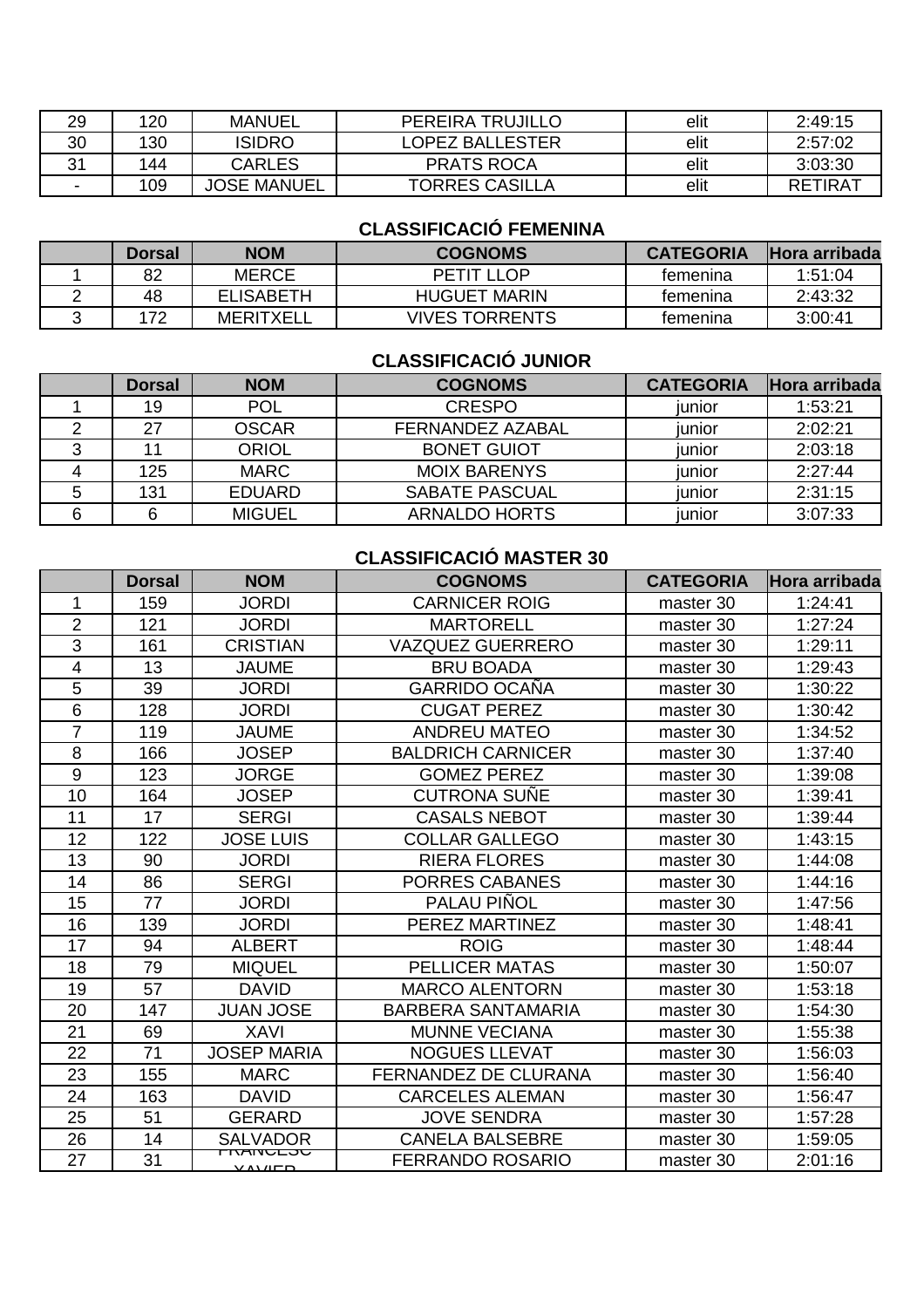| 28                       | 53             | <b>JOAN</b><br><b>FRANCESC</b> | <b>LEIVA CABUS</b>            | master 30 | 2:01:59        |
|--------------------------|----------------|--------------------------------|-------------------------------|-----------|----------------|
| 29                       | 133            | <b>MARCOS</b>                  | <b>TORONDEL SANCHEZ</b>       | master 30 | 2:02:01        |
| 30                       | 97             | <b>ANDRES</b>                  | <b>RUIZ ASEN</b>              | master 30 | 2:02:16        |
| 31                       | 72             | <b>DIEGO IVAN</b>              | <b>OCAMPO LOIZA</b>           | master 30 | 2:02:19        |
| 32                       | 148            | <b>JOSEP</b>                   | <b>LOZANO</b>                 | master 30 | 2:03:09        |
| 33                       | 75             | <b>LLUIS</b>                   | <b>ORTIZ MORENO</b>           | master 30 | 2:07:46        |
| 34                       | 153            | <b>JAVIER</b>                  | PARDO BARANDALLA              | master 30 | 2:08:32        |
| 35                       | 104            | <b>JULIO</b>                   | <b>SEOANNE NIEVES</b>         | master 30 | 2:08:35        |
| 36                       | 32             | <b>JOAN</b>                    | <b>FERREIRO VERCHER</b>       | master 30 | 2:10:09        |
| 37                       | 63             | <b>JUAN ANTONIO</b>            | <b>MARTINEZ</b>               | master 30 | 2:10:17        |
| 38                       | 141            | <b>JOAQUIN</b>                 | <b>GARCIA SOLANO</b>          | master 30 | 2:11:42        |
| 39                       | 41             | <b>DAVID</b>                   | <b>GIL FERNANDEZ</b>          | master 30 | 2:16:53        |
| 40                       | 88             | <b>JOSE DIEGO</b>              | <b>RAMOS FERNANDEZ</b>        | master 30 | 2:17:51        |
| 41                       | 114            | <b>JOAN</b>                    | <b>VILADES SANCHEZ</b>        | master 30 | 2:19:19        |
| 42                       | 10             | <b>JAUME</b>                   | <b>BENAVENT RUIZ</b>          | master 30 | 2:19:21        |
| 43                       | 56             | <b>LUIS</b>                    | <b>MANGRANE FERRANDO</b>      | master 30 | 2:20:36        |
| 44                       | 33             | <b>DANIEL</b>                  | <b>FIGUEROLA ESTRADA</b>      | master 30 | 2:21:33        |
| 45                       | 140            | <b>DAVID</b>                   | <b>RAMON MAIDEU</b>           | master 30 | 2:21:56        |
| 46                       | 42             | <b>LLUIS</b>                   | <b>GIL SOLE</b>               | master 30 | 2:21:59        |
| 47                       | 74             | <b>RAFAEL</b>                  | <b>ORELLANA LOIZA</b>         | master 30 | 2:22:06        |
| 48                       | 106            | <b>XAVI</b>                    | SOTO SALGADO                  | master 30 | 2:24:54        |
| 49                       | $\overline{7}$ | <b>JAUME</b>                   | <b>ARTIOL FERRO</b>           | master 30 | 2:26:20        |
| 50                       | 151            | <b>BENJAMIN</b>                | <b>REQUENA MARTINEZ</b>       | master 30 | 2:27:08        |
| 51                       | 21             | <b>LLUIS</b>                   | <b>DALMAU VELEZ</b>           | master 30 | 2:27:54        |
| 52                       | 8              | <b>MANUEL</b>                  | <b>BARRIGA SANCHEZ</b>        | master 30 | 2:33:05        |
| 53                       | 29             | <b>FRANCISCO</b>               | <b>FERNANDEZ JUSTICIA</b>     | master 30 | 2:33:53        |
| 54                       | 143            | <b>JOAN PERE</b>               | <b>GONZALEZ</b>               | master 30 | 2:35:26        |
| 55                       | 30             | <b>ROGER</b>                   | <b>FERRAN</b>                 | master 30 | 2:35:50        |
| 56                       | 134            | <b>LLUIS</b>                   | <b>ORELLANA SIERRA</b>        | master 30 | 2:36:16        |
| 57                       | 34             | <b>MIGUEL</b>                  | <b>FREIJO PIÑERO</b>          | master 30 | 2:37:48        |
| 58                       | 85             | <b>JAIME</b>                   | <b>PONCE MESA</b>             | master 30 | 2:37:51        |
| 59                       | 62             | <b>LORENZO</b>                 | <b>MARTIN CARRASCO</b>        | master 30 | 2:37:57        |
| 60                       | 137            | <b>JORGE</b>                   | <b>SILVA OLIVELLA</b>         | master 30 | 2:40:22        |
| 61                       | 54             | <b>ALBERT</b>                  | <b>LLORT SUGRANYES</b>        | master 30 | 2:41:43        |
| 62                       | 150            | <b>JOSEP ANTON</b>             | <b>IBAÑEZ PARRA</b>           | master 30 | 2:46:29        |
| 63                       | 70             | <b>MARC</b>                    | <b>MUÑOZ MARTI</b>            | master 30 | 2:47:50        |
| 64                       | 22             | <b>TOMAS</b>                   | DE LA CRUZ VAZQUEZ            | master 30 | 2:48:04        |
| 65                       | 105            | <b>JULIO</b>                   | <b>SOLA CASTILLO</b>          | master 30 | 2:49:12        |
| 66                       | 43             | <b>DANIEL</b>                  | <b>GILI FERRE</b>             | master 30 | 2:58:19        |
| 67                       | 9              | <b>PERE</b>                    | <b>BATALLA VILA</b>           | master 30 | 2:58:22        |
| 68                       | 108            | <b>JOSEP</b>                   | <b>TORRENTS MANJON-CABEZA</b> | master 30 | 2:59:51        |
|                          | 67             | <b>MIGUEL</b>                  | <b>MONTES NAVARRO</b>         | master 30 | <b>RETIRAT</b> |
| $\overline{\phantom{a}}$ | 80             | <b>JOAN MARIA</b>              | PERERA QUINTANA               | master 30 | <b>RETIRAT</b> |

# **CLASSIFICACIÓ MASTER 40**

|   | <b>Dorsal</b> | <b>NOM</b>  | <b>COGNOMS</b>        | <b>CATEGORIA</b> | <b>IHora arribada</b> |
|---|---------------|-------------|-----------------------|------------------|-----------------------|
|   | 145           | JOSEP       | TURO OLIVE            | master 40        | 1:31:05               |
| - | 76            | JUAN LLUIS. | <b>PAGES FABREGAS</b> | master 40        | 1:39:37               |
|   | 15            | JORDI       | <b>CARTAÑA PUJOL</b>  | master 40        | 1:41:17               |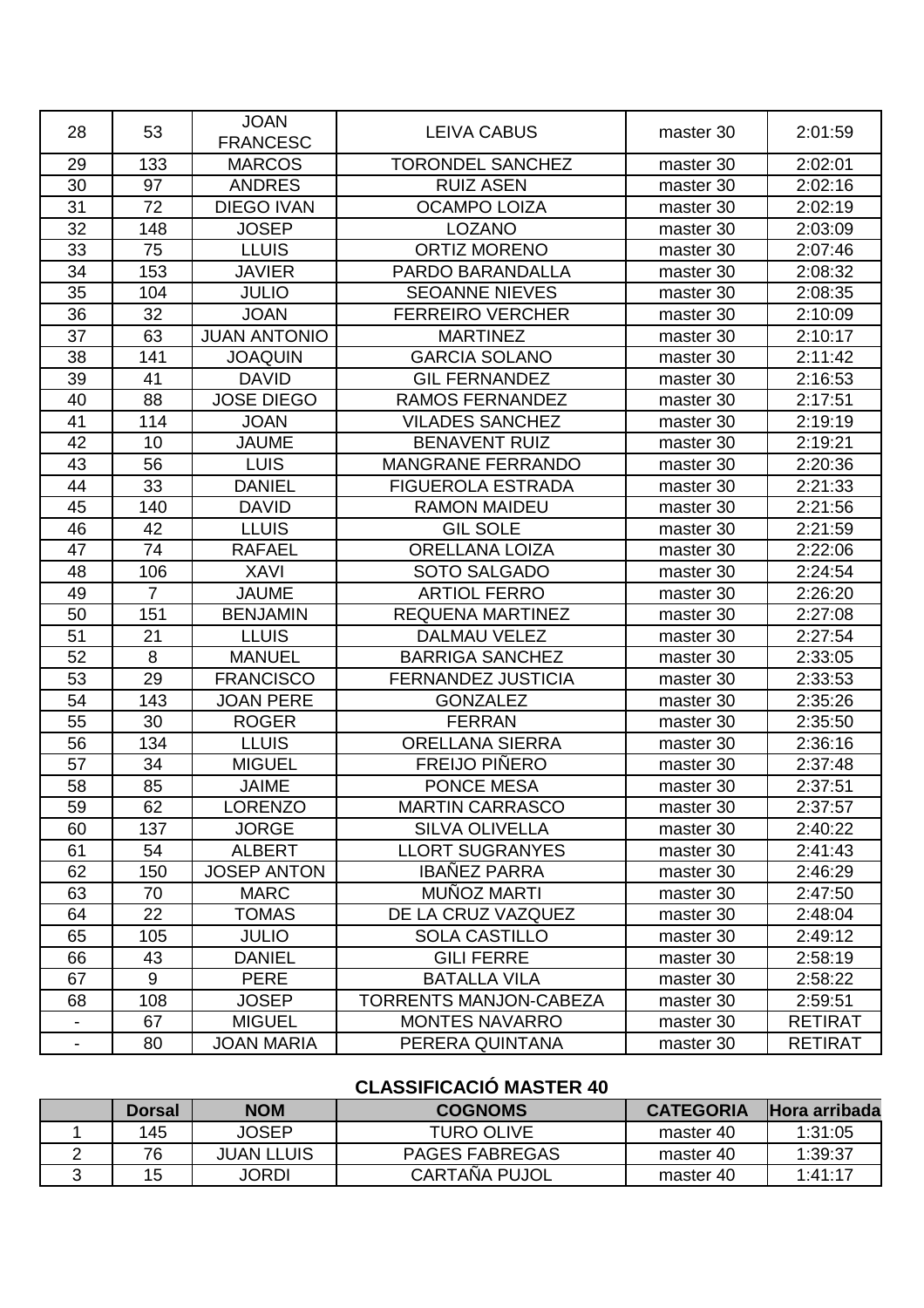| $\overline{4}$  | 58             | <b>JOAN JOSEP</b> | <b>MARCO I SANCHO</b>      | master 40 | 1:44:59 |
|-----------------|----------------|-------------------|----------------------------|-----------|---------|
| 5               | 142            | <b>VICENTE</b>    | <b>BLANCO AÑEZ</b>         | master 40 | 1:48:46 |
| $6\phantom{1}6$ | 60             | <b>XAVIER</b>     | <b>MARCOS GIMENO</b>       | master 40 | 1:53:45 |
| $\overline{7}$  | 64             | <b>FRAN JOSEP</b> | <b>MARTINEZ ARGILAGA</b>   | master 40 | 1:54:02 |
| 8               | 28             | <b>FRANCISCO</b>  | <b>FERNANDEZ FERNANDEZ</b> | master 40 | 1:54:14 |
| 9               | 35             | <b>JOAN</b>       | <b>GALOFRE DOMINGO</b>     | master 40 | 1:55:10 |
| 10              | 149            | <b>JOAQUIN</b>    | ANGLES RAMON               | master 40 | 1:56:49 |
| 11              | 171            | <b>BALTASAR</b>   | <b>SANCHEZ ALONSO</b>      | master 40 | 2:00:51 |
| 12              | 47             | <b>JORDI</b>      | <b>GRAU ROMAN</b>          | master 40 | 2:00:54 |
| 13              | 20             | <b>JUAN PERE</b>  | <b>CRESPO SORIA</b>        | master 40 | 2:01:11 |
| 14              | 59             | <b>DARIO</b>      | <b>MARCOS BOVE</b>         | master 40 | 2:03:27 |
| 15              | 91             | <b>ALEIX</b>      | <b>ROCA ANGLES</b>         | master 40 | 2:07:42 |
| 16              | 92             | <b>ALBERTO</b>    | RODRIGUEZ MENDOZA          | master 40 | 2:10:33 |
| 17              | 135            | <b>FRANCESC</b>   | <b>HERNANDEZ ROSELL</b>    | master 40 | 2:11:19 |
| 18              | 37             | <b>JOSEP</b>      | <b>GARCIA SANCHEZ</b>      | master 40 | 2:12:44 |
| 19              | 100            | <b>VICTOR</b>     | SANABRIA FERNANDEZ         | master 40 | 2:13:40 |
| 20              | 115            | <b>PERE</b>       | <b>VILALTA MASDEU</b>      | master 40 | 2:13:55 |
| 21              | 18             | <b>ENRIC</b>      | <b>COMPTE LLUSA</b>        | master 40 | 2:18:38 |
| 22              | 116            | <b>MARIO</b>      | <b>VIVES</b>               | master 40 | 2:19:44 |
| 23              | 26             | <b>ABEL</b>       | <b>FERNANDEZ ALSINA</b>    | master 40 | 2:21:01 |
| 24              | 118            | <b>JAVIER</b>     | <b>GONZALEZ</b>            | master 40 | 2:23:25 |
| 25              | 68             | <b>GABRIEL</b>    | MORELL GIMENEZ             | master 40 | 2:24:57 |
| 26              | 25             | <b>JOAN PERE</b>  | <b>ESCODA MARCO</b>        | master 40 | 2:25:16 |
| 27              | 40             | <b>XAVIER</b>     | <b>GARRIDO VILLALBA</b>    | master 40 | 2:27:13 |
| 28              | 81             | <b>MARIO</b>      | PERIS BERNABEU             | master 40 | 2:29:26 |
| 29              | 169            | JOSEP M.          | <b>GONZALEZ LOSA</b>       | master 40 | 2:33:07 |
| 30              | 12             | <b>XAVIER</b>     | <b>BORRELL RABASCALL</b>   | master 40 | 2:33:55 |
| 31              | $\overline{2}$ | <b>JOSE</b>       | <b>ALVAREZ CAMARA</b>      | master 40 | 2:37:37 |
| 32              | 99             | <b>JOAN MARC</b>  | <b>SALOMON BRULL</b>       | master 40 | 2:40:02 |
| 33              | 113            | <b>JAIME</b>      | <b>VIEITES NIEVES</b>      | master 40 | 2:46:34 |
| 34              | 61             | <b>ANTONIO</b>    | <b>MARTIN BERNARDO</b>     | master 40 | 2:59:48 |
| 35              | 87             | <b>ANTONIO</b>    | <b>POVEDA</b>              | master 40 | 3:03:18 |
| 36              | 5              | <b>MIGUEL</b>     | <b>ARNALDO GARCIA</b>      | master 40 | 3:06:12 |
| 37              | 45             | <b>LLUIS</b>      | <b>GISPERT CEBRIAN</b>     | master 40 | 3:08:51 |
| 38              | 110            | <b>JOAN</b>       | <b>VELASCO MORROS</b>      | master 40 | 3:15:06 |
| 39              | 101            | MIQUEL ANGEL      | <b>SANS RIBASX4</b>        | master 40 | 3:15:12 |

# **CLASSIFICACIÓ MASTER 50**

|   | <b>Dorsal</b> | <b>NOM</b>       | <b>COGNOMS</b>            | <b>CATEGORIA</b> | Hora arribada  |
|---|---------------|------------------|---------------------------|------------------|----------------|
|   | 138           | <b>ROBERT</b>    | <b>HYLTON MADGE</b>       | master 50        | 1:57:54        |
| 2 | 160           | <b>JUAN JOSE</b> | <b>RODRIGUEZ MAICAS</b>   | master 50        | 1:59:08        |
| 3 | 124           | <b>JOAQUIN</b>   | PERERA CUMATS             | master 50        | 2:03:35        |
| 4 | 170           | <b>JOSEP</b>     | <b>FIGUEROLA CANALS</b>   | master 50        | 2:04:26        |
| 5 | 127           | <b>ABEL</b>      | <b>MONTERO SERRANO</b>    | master 50        | 2:10:49        |
| 6 | 96            | <b>JOAN</b>      | ROSELL RODRIGUEZ          | master 50        | 2:14:50        |
|   | 152           | <b>ANTONIO</b>   | <b>JIMENEZ MORALES</b>    | master 50        | 2:17:31        |
| 8 | 157           | <b>JOSEP</b>     | <b>TERRICABRAS GIBERT</b> | master 50        | 2:29:23        |
| 9 | 173           | <b>ANTONIO</b>   | PONT MATA                 | master 50        | 2:45:48        |
|   | 168           | <b>SAMUEL</b>    | <b>SOLER GANGONELLS</b>   | master 50        | <b>RETIRAT</b> |